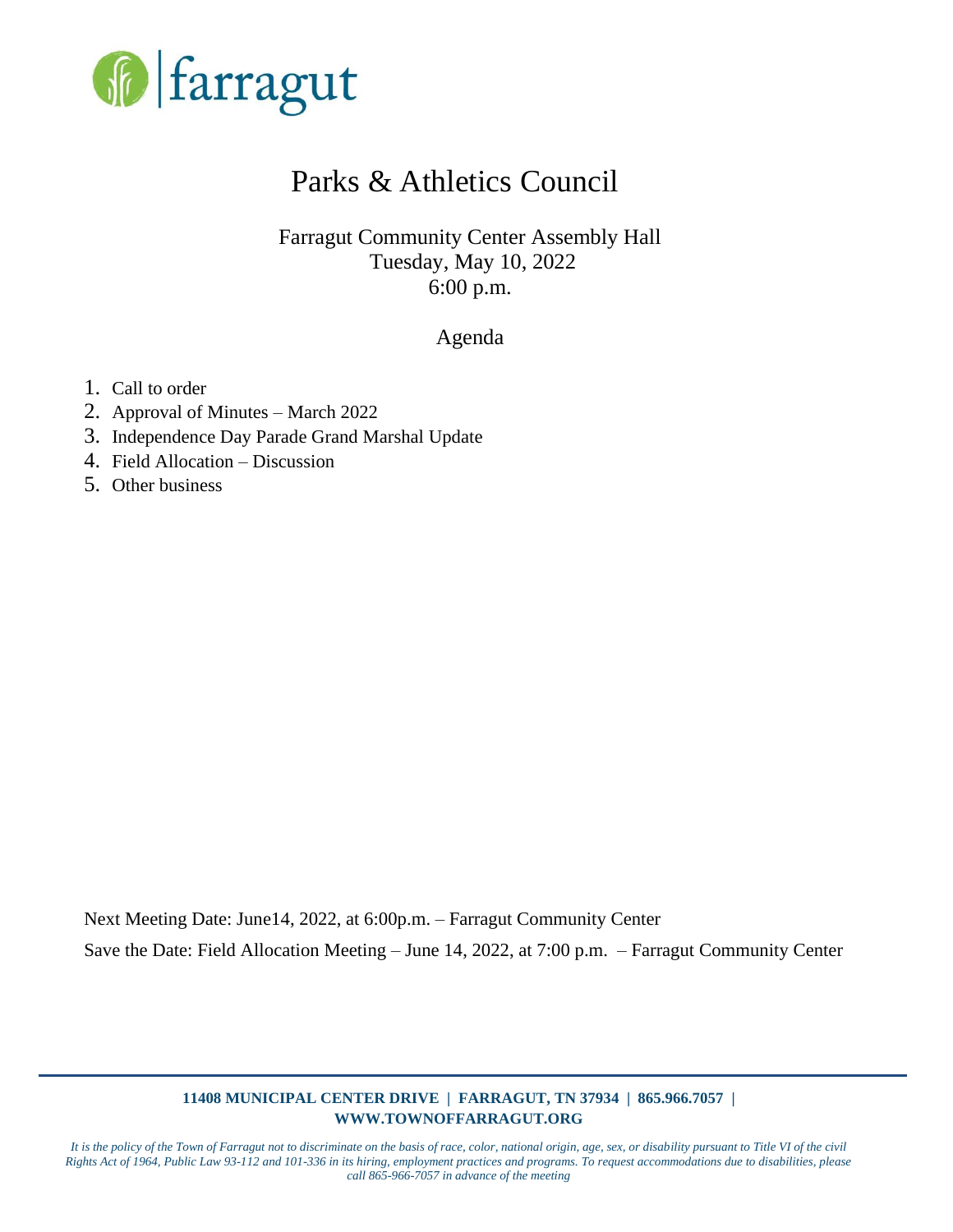

# PARKS AND ATHLETICS COUNCIL MINUTES Tuesday, March 8, 2022, 6:00 p.m.

Present: Bill McAdams, Ria Padhye, Scott Russ, Mark Geller, Debbie Pinchok, Randy Armstrong, Vonnie Tharp, Riley Honken

TOF Employees: Lauren Cox

Not Present: Jeff Ullian, Drew Burnette, Bob Brock

- Scott Russ called the council to order at 6:05pm
- Approval of the January minutes
	- o Motion to approve by Mark Geller, seconded by Riley Honken and the council voted unanimously to approve
- Independence Day Parade Grand Marshall Discussion and Vote
	- o Selected 6 options and each council member voted 1-6
	- o Votes provided to Lauren
- Field Allocation Discussion
	- o Complaints from Field Allocation decisions have surfaced
	- o We need to update the decision criteria and process
	- o Staff will develop a recommendation for the council to discuss and agree upon prior to the next allocation meeting
	- o Decision is interrelated with the fee structure
- Parks and Recreation Fees Discussion and Vote
	- o Reviewed staff recommendations (attached)
	- o Council voted unanimously to accept the staff recommendations except
		- $\blacksquare$  synthetic turf fields \$50/hr
		- $\blacksquare$  turf fields to \$25/hr
		- Tennis and Pickleball Tournaments
			- 2 tennis or 4 pickleball \$200/day

#### **11408 MUNICIPAL CENTER DRIVE | FARRAGUT, TN 37934 | 865.966.7057 | WWW.TOWNOFFARRAGUT.ORG**

*It is the policy of the Town of Farragut not to discriminate on the basis of race, color, national origin, age, sex, or disability pursuant to Title VI of the civil Rights Act of 1964, Public Law 93-112 and 101-336 in its hiring, employment practices and programs. To request accommodations due to disabilities, please call 865-966-7057 in advance of the meeting*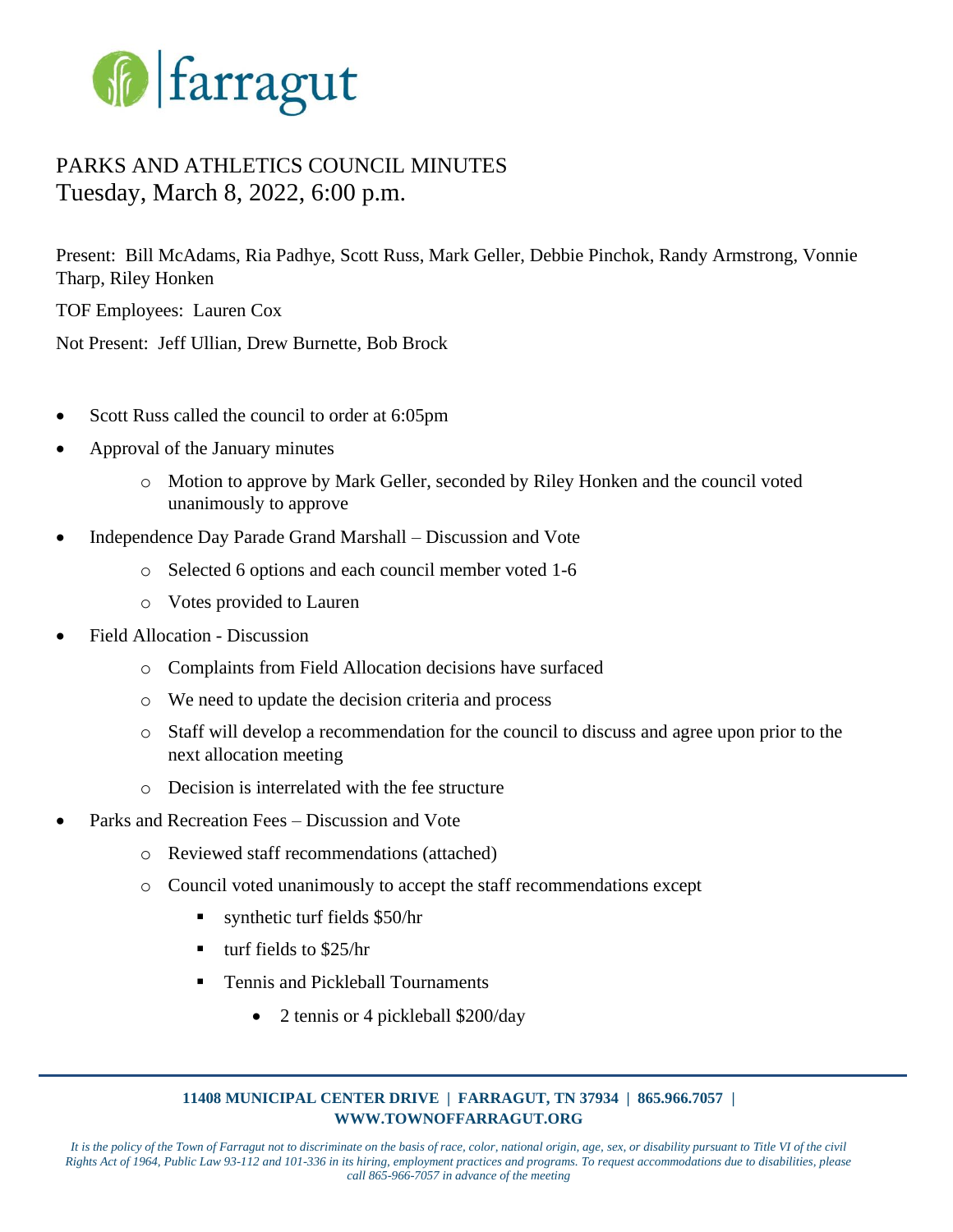

- 4 tennis or 8 pickleball \$400/day
- McFee Park Splashpad Group Visit Rules Discussion and Vote
	- o Reviewed staff recommendations (attached)
	- o Voted unanimously to accept the staff recommendations
- **Other Business** 
	- o Parks & Recreation Director, Sue Stuhl, is retiring next January.
- Meeting Adjourned

#### **11408 MUNICIPAL CENTER DRIVE | FARRAGUT, TN 37934 | 865.966.7057 | WWW.TOWNOFFARRAGUT.ORG**

*It is the policy of the Town of Farragut not to discriminate on the basis of race, color, national origin, age, sex, or disability pursuant to Title VI of the civil Rights Act of 1964, Public Law 93-112 and 101-336 in its hiring, employment practices and programs. To request accommodations due to disabilities, please call 865-966-7057 in advance of the meeting*